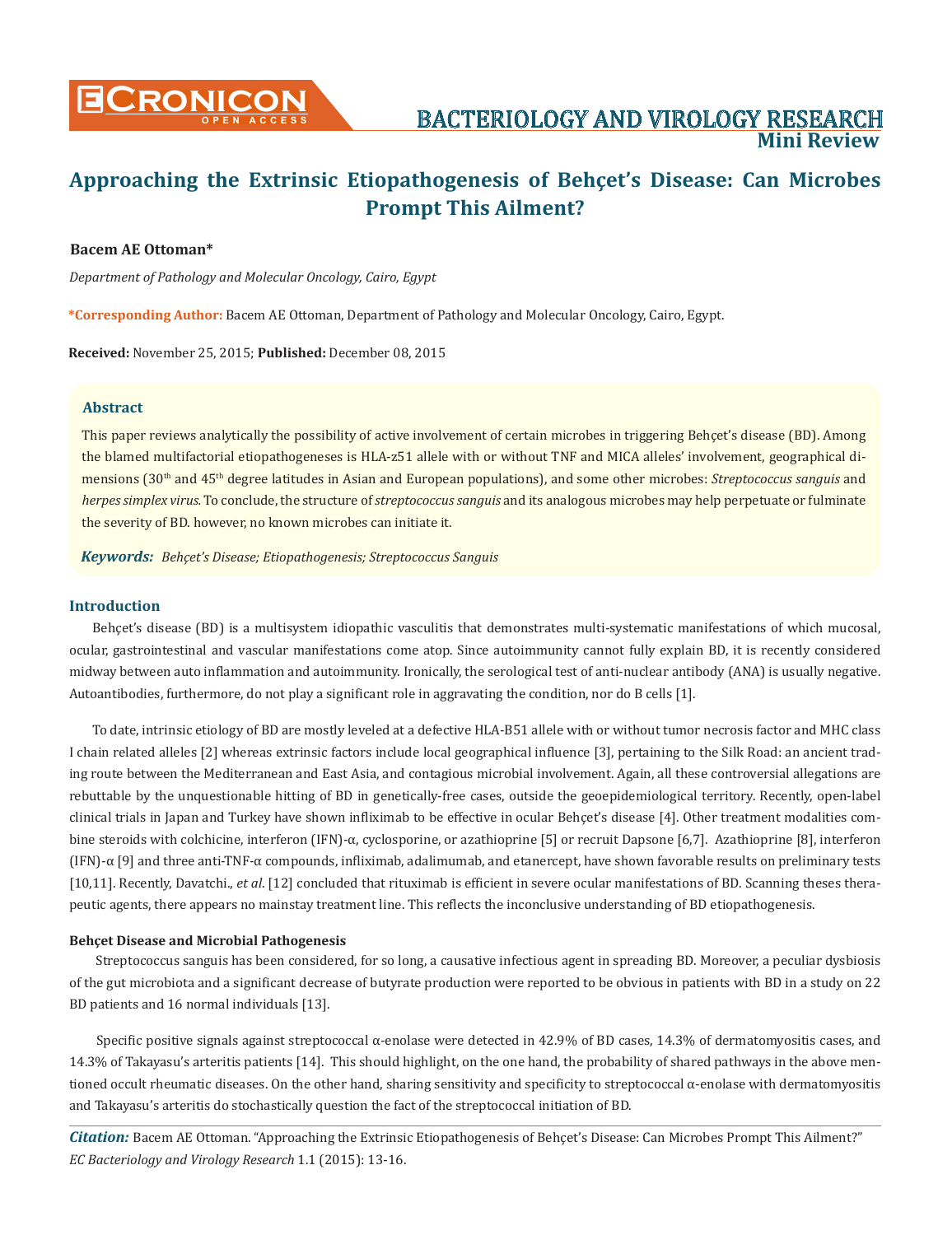#### **Approaching the Extrinsic Etiopathogenesis of Behçet's Disease: Can Microbes Prompt This Ailment?**

Given the intrinsic hypersensitivity in skin and peripheral blood monocytes to exhibit a response to certain *streptococcus sanguis*  antigens in BD patients, unlike healthy populations in the control group [15], *streptococcus sanguis* is purported to initiate, disseminate or, at least, exacerbate the severity of BD. Advocating molecular mimicry, both human *heat shock proteins* (HSPs), 60 kilodalton, and bacterial HSPs, cell membrane protein (65 kilodalton), activate gamma delta T-cells (γ δ T-cells) in BD patients, unlike the submitted cases in the control group[16]. However, HSPs are *ubiquitously expressed by stressed cells as well*. Interacting with immunopathologic leucocytes, at the mucosal surface in BD patients, was attributed to the inherent defect of HLA types. Nonetheless, the same ulcerative immunological reaction was reported in unaffected HLA [2]. That being the case, fathoming the etiopathogenesis of initiating BD requires painting or instigating new scenarios, other than this of *streptococcus sanguis* pathognomonicity.

14

Fundamental to tackle this point further is to consider three definitive circles. First, neutrophils are hyperactive in BD, with increased chemotaxis, phagocytosis, superoxide production and myeloperoxidase expression and produce several cytokines [17]. A comparable hyperactivity is pathologically conspicuous in some ethnic distributions: people of Arabic, Turkish, or non-Ashkenasi Jewish origin. All share a defected pathognomonic gene that is utterly concomitant with familial Mediterranean fever: MEFV. Familial Mediterranean fever runs in such races as an autosomal recessive disease in which neutrophils are, like BD, hyperactive [18]. Having tackled so, HLA involvement can be reassessed in the light of the striking predilection of the analogous two rheumatic diseases especially with introducing, using genome-wide association studies, new loci: L23R-IL12RB2, IL10, STAT4, CCR1-CCR3, KLRC4, ERAP1, TNFAIP3, and FUT2 [19]. Second, the oral cavity, where oral ulcers appear precociously, is a harsh environment where sheer forces are frequently applied: mastication forces. The teeth cusps can simply cause tear and laceration of the mucosal surface; enabling *streptococcus sanguis* and other microbes, which normally colonize the oral cavity and the GIT, to get accessibility toward overcoming the first defensive mechanism. Third, kissing and copulation induce neither hemorrhagic mucosal surfaces nor ulcers at the labial or vaginal mucosa. By the same token, cuddling and squeezing foster neither ecchymosis nor ulceration of the embraced cutaneous sites. Rationally, the applied pressure and contamination should have aggravated some manifestations if *streptococcus sanguis*, or any other microbiota, had been pathognomonic. Therefore, laceration or rupturing of the intact mucosal or cutaneous surface may seem essential to cause BD manifestations of pustules and ulcers.

In another vein, TNF, which is secreted by activated  $\gamma \delta$  T-cells, in circulation and in mucosal lesions, and is expected to facilitate the aggravation of the disease, can be also secreted, along with other proinflammatory cytokines, by virally infected monocytes/macrophages [20] Given the vascular instability, permeability and dysregulation in BD patients, viral soluble glycoproteins should not be, therefore, excluded since many can cause an increased endothelial permeability and hemorrhage[21].

 This brings to light the allegation of the viral etiopathogenicity of Parvovirus B19 [22], cytomegalovirus [23], and varicella zoster virus [24], which were claimed to take a crucial part in triggering BD. Moreover, Hulusi Behcet himself and others suggested the involvement of. Advocating this allegation, serum antibodies to HSV-1 and circulating immune complexes with HSV-1 were reported to be raised in BD patients. Notwithstanding, anti-HSV immunity is also common in normal subjects. Results about therapeutic effects of antiviral treatment in BD are, furthermore, scarce and controversial [25]. To summarize, the suspected microbial organisms are illustrated in figure 1.



*Citation:* Bacem AE Ottoman. "Approaching the Extrinsic Etiopathogenesis of Behçet's Disease: Can Microbes Prompt This Ailment?" *EC Bacteriology and Virology Research* 1.1 (2015): 13-16.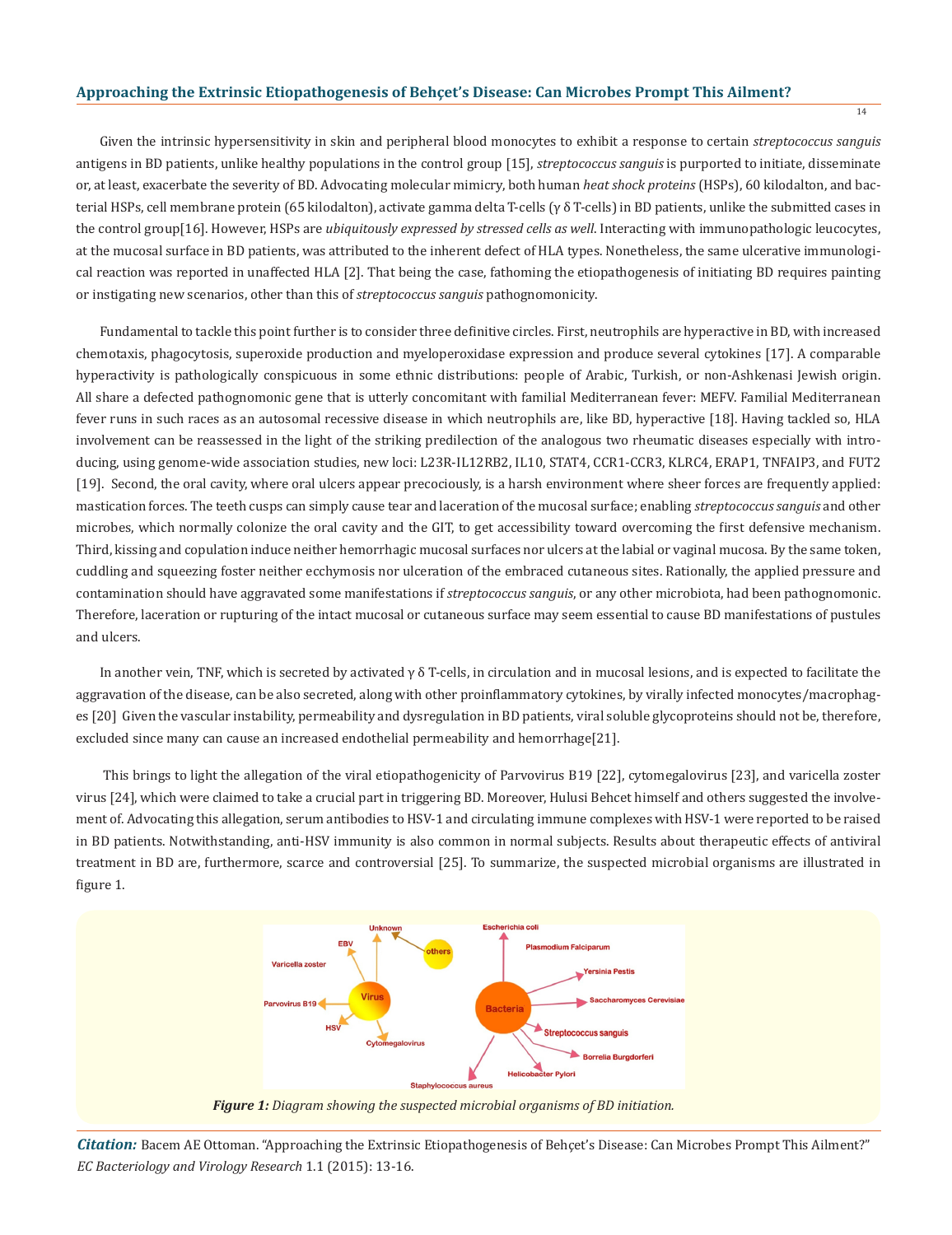#### **Conclusions**

To conclude, the structure of streptococcus sanguis and other gut microbiota may help, through molecular mimicry, perpetuate or exacerbate the severity of the BD if surface integrity was compromised. Yet, no known microbes could have been proved to initiate BD. True to this claim is the involvement of ocular manifestations. Given the possible streptococcus sanguis to cardiac and endothelial vessels, this bacterium may help exacerbate the condition. Nonetheless, there appears no single clue as to the capability of this bacterium to trigger BD.

#### **Bibliography**

- 1. Ottoman B. "New histological finding in adamandiades-behçet's syndrome". *Pathology Discovery* 3.5 (2015).
- 2. Verity D., *et al.* "Behçet's disease: from Hippocrates to the third millennium". *British Journal of Ophthalmology* 87.9 (2003): 1175–1183.
- 3. Houman MH and Bel Feki N. "Pathophysiology of Behçet's disease". *Rev Med Interne* 35.2 (2014): 90-96.
- 4. Keino H and Okada A. "Behçet's disease: global epidemiology of an Old Silk Road disease". *British Journal of Ophthalmology* 91.12 (2007): 1573–1574.
- 5. Mat C., *et al*. "A double-blind trial of depot corticosteroids in Behçet's syndrome". *Rheumatology* 45.3 (2006): 348-352.
- 6. Aktulga E., *et al*. "A double blind study of colchicine in Behçet's disease". *Haematologica* 1980; 65 (3): 399-402.
- 7. Sharquie K., *et al*. "Dapsone in Behçet's disease: a double-blind, placebo-controlled, crossover study". *The Journal of Dermatology* 29.5 (2002): 267-279.
- 8. Yazici H., *et al*. "A controlled trial of azathioprine in Behçet's syndrome". *The New England Journal of Medicine* 322.5 (1990): 281-285.
- 9. Alpsoy E., *et al*. "Interferon alfa-2a in the treatment of Behçet disease: a randomized placebo controlled and double-blind study Arch". *Archives of dermatology* 138.4 (2002): 467-471.
- 10. Sfikakis P., *et al*. "Infliximab for recurrent, sight-threatening ocular inflammation in adamantiades- Behçet disease". *Annals of Inter nal Medicine* 140.5 (2004): 404-406.
- 11. Ohno S., *et al*. "Efficacy, safety, and pharmacokinetics of multiple administration of infliximab in Behçet's disease with refractory uveoretinitis". *The Journal of Rheumatology* 31.7 (2004): 1362-1368.
- 12. Davatchi F., *et al*. "Rituximab in intractable ocular lesions of Behçet's disease; randomized single-blind control study (pilot study) Internat". *The Journal of Rheumatology* 13.3 (2010): 246-252.
- 13. Consolandi C., *et al*. "Behçet's syndrome patients exhibit specific microbiome signature". *Autoimmunity reviews* 14.4 (2015): 269-276.
- 14. Cho S., *et al*. "Identification of streptococcal proteins reacting with sera from Behçet's disease and rheumatic disorders". *Clinical and Experimental Rheumatology* 28.4 Suppl 60 (2010): S31-38.
- 15. Kaneko F., *et al*. "Streptococcal infection in the pathogenesis of Behçet's disease and clinical effects of minocycline on the disease symptoms". *Yonsei Medical Journal* 38.6 (1997): 444-454.
- 16. Direskeneli H., *et al*. "T cell responses to 60/65 kDa heat shock protein derived peptides in Turkish patients with Behcet's disease". *The Journal of Rheumatology* 27.3 (2000): 708-713.
- 17. Zierhut M., *et al*."Immunology and functional genomics of Behçet's disease". *Cellular and Molecular Life Sciences* 60.9 (2003): 1903-1922.
- 18. Livneh A., *et al*. "A single mutated MEFV allele in Israeli patients suffering from familial Mediterranean fever and Behçet's disease (FMF-BD)". *European Journal of Human Genetics* 9.3 (2001): 191-196.
- 19. Takeuchi M., *et al*. "The immunogenetics of Behçet's disease: A comprehensive review". *Journal of Autoimmunity*". 64 (2015): 137-148.

*Citation:* Bacem AE Ottoman. "Approaching the Extrinsic Etiopathogenesis of Behçet's Disease: Can Microbes Prompt This Ailment?" *EC Bacteriology and Virology Research* 1.1 (2015): 13-16.